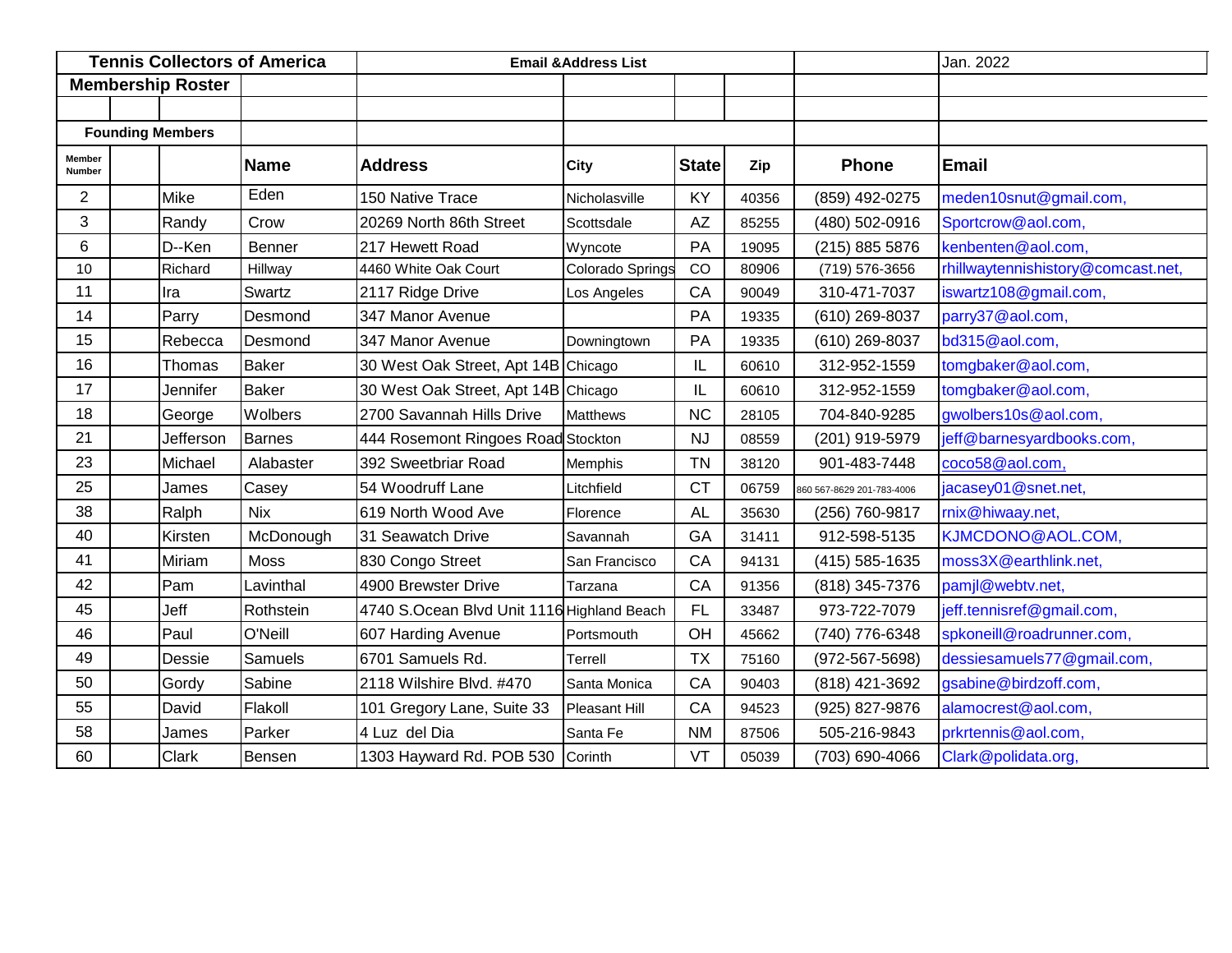| <b>General Members</b>  |              |                         |                                   |                                                 |                |              |                                  |                                                  |
|-------------------------|--------------|-------------------------|-----------------------------------|-------------------------------------------------|----------------|--------------|----------------------------------|--------------------------------------------------|
| <b>Member</b><br>Number | <b>First</b> | Last                    | <b>Address</b>                    | <b>City</b>                                     | <b>State</b>   | Zip          | <b>Phone</b>                     | <b>Email</b>                                     |
| 64                      | Glenn        | Bjorkman                | 923 South Bruner St.              | Hinsdale                                        | IL             | 60521        | (630) 654-3661                   | glenn@bjorkman.org,                              |
| 65                      | L.B.         | Somermeier              | 9599 Sunset Blvd.                 | <b>Beverly Hills</b>                            | CA             | 90210        | (310) 271-1852                   | Lisa@sunsetconsulting.us,                        |
| 67                      | Geoff        | Felder                  | 195 Laurel Avenue, Apt. #12       | Northport                                       | <b>NY</b>      | 11768        | (631) 261-8489                   | ggf768@yahoo.com,                                |
| 68                      | Susan        | Cassidy                 | 392 Central Park West Apt 18W     | New York                                        | <b>NY</b>      | 10025        | (212) 580-8644                   | cassidynyc@aol.com,                              |
| 71                      | Dennis       | Irwin                   | P. O. Box 282                     | McCook                                          | <b>NE</b>      | 69001        | (308) 345-6876<br>(308) 340-3447 | netennis@msn.com,<br>netennis@antiquetennis.com, |
| 73                      | John         | Hichwa                  | 10 Beauiles Lane                  | <b>West Redding</b>                             | <b>CT</b>      | 06896        | (203) 938-2860                   | toy1993@optonline.net,                           |
| 81                      | D-Don        | Brenner                 | +22 1510 Davis Oaks Way           | Decatur                                         | GA             | 30033        | (404) 315-7782                   | dnadon@comcast.net,                              |
| 86                      | D-Edward     | Turner                  | 3 Sunset View                     | Biddeford                                       | <b>ME</b>      | 04005        | 207-282-3259                     | RENRUT85@hotmail.com,                            |
| 87                      | Rob          | Hicks                   | 1420 Clovernook Drive             | Hamilton                                        | OH             | 45013        | (513) 737-6244                   | roberthicks2@gmail.com,                          |
| 88                      | Ken          | Eshleman                | 3 Farm Lane                       | Lititz                                          | PA             | 17543        | (717) 626-4879 (770-475-0938     | kdlane@dejazzd.com,                              |
| 91                      | Leo          | Scoda                   | 312 Virginia Avenue               | Phoenixville                                    | PA             | 19460        | (610) 933-1727                   | leoscoda@gmail.com,                              |
| 98                      | Thomas       | O'Brien                 | 2637 East Shorewood Blvd.         | Shorewood                                       | WI             | 53211        | (414) 332-3618                   | obrien199@aol.com,                               |
| 99                      | Tim          | Hooley                  | P. O. Box 236                     | Blaine                                          | <b>WA</b>      | 98231        | (604) 681-6517                   | hortonhooley@hotmail.com,                        |
| 106                     | David        | Dainty                  | 891 Davis Drive                   | Conyers                                         | GA             | 30094        | (770) 785-9113                   | daintyd@msn.com,                                 |
| 111                     | Jim          | <b>McCready</b>         | 160 Mary Ellen Drive              | Charleston                                      | SC             | 29403        | 973-647-2169                     | wudrak@aol.com,                                  |
| 119                     | D-David      | Woolf                   | 327 South Greenwood               | Palatine                                        | IL             | 60074        | 847-651-8237                     | dwoolfy50@yahoo.com,                             |
| 120                     | <b>Rick</b>  | Scott                   | P.O. Box 24                       | Yoder,                                          | <b>WY</b>      | 82244        | (307) 532-8623                   | scott.rick78@gmail.com                           |
| 126                     | Roy          | Lillfors                | 1015 17th Street NW               | <b>East Grand Forks</b>                         | <b>MN</b>      | 56721        | (218) 773-1979                   | roy.lillfors@ndus.edu,                           |
| 129                     | Siegfried    | Kuebler                 | Zur Grundel 18                    | D 88662 Ueberlin                                | <b>GER</b>     |              | 0049 7551 3241                   | Siegfried.Kuebler@t-online.de,                   |
| 137                     | Peter        | Maxton                  | Orchard House, River,<br>Petworth | <b>West Sussex</b>                              |                | ENG GU28 9AX | 01798 861627                     | petermaxton@aol.com,                             |
| 138                     | Michael      | Humphrey                | 368 Barnsy's Joy Rd               | S. Dartmouth                                    | <b>MA</b>      | 06748        | 508-636-2290                     | MRH48@comcast.net,                               |
| 140                     | Kuniko       | Okada                   | 1-14-14 Moto-cho,<br>ku,          | Urawa Saitama-shi,<br>Saitama-<br>ken, 330-0073 | <b>JAPAN</b>   |              | 048-882-4106                     | okada@anity.com,<br>netpost2013@gmail.com        |
| 151                     | George       | Seewagen                | 6 The Pines                       | Old Westbury                                    | <b>NY</b>      | 11568        | (516) 626-4674 (917})449-2023    | butchseewagen@aol.com                            |
| 153                     | <b>ITHOF</b> | Doug Stark,<br>Director | 194 Bellevue Av.                  | Newport                                         | R <sub>l</sub> | 02840        | (401) 849-3990                   | dstark@tennisfame.com,                           |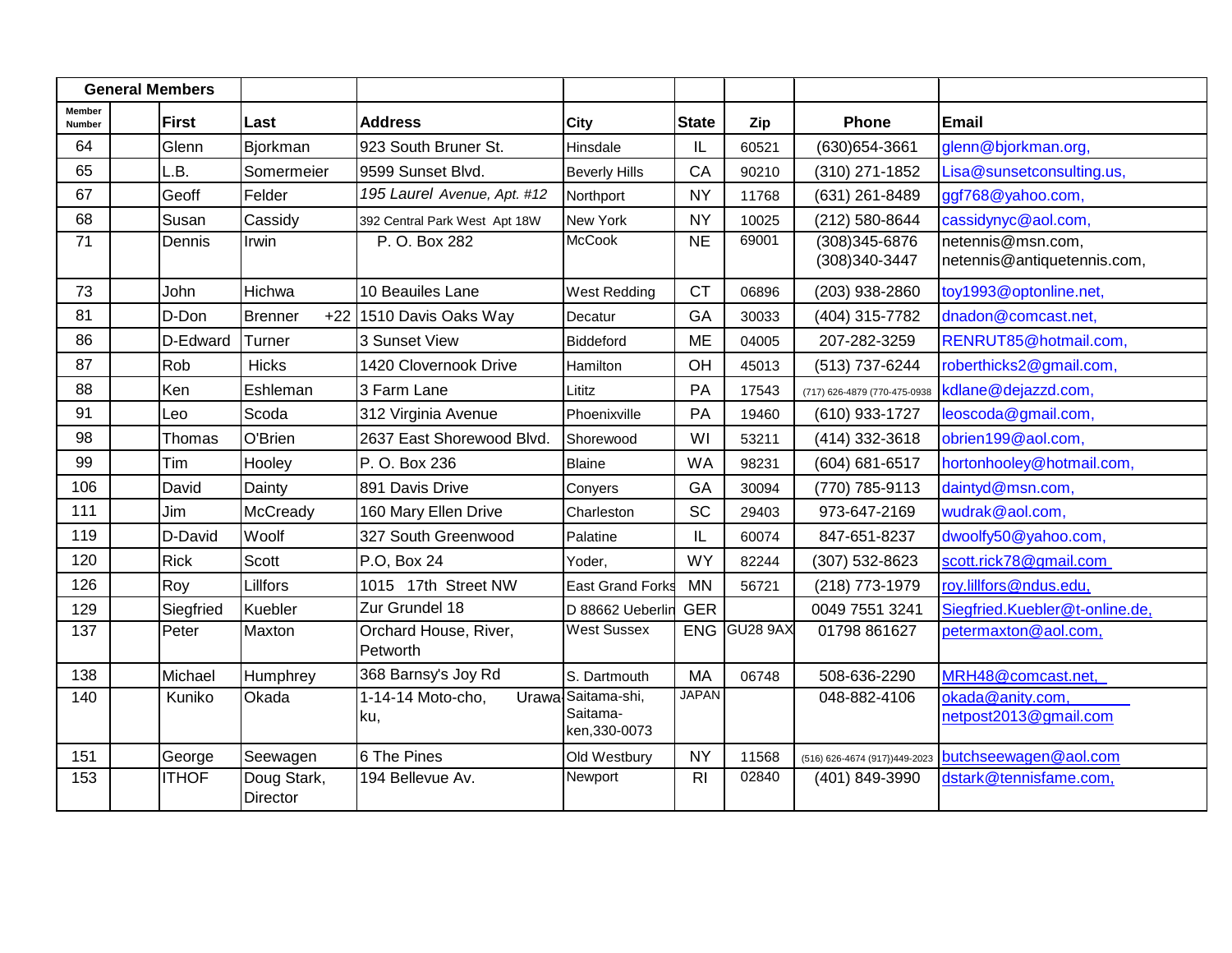| Member<br><b>Number</b> | First               | Last              | <b>Address</b>                                    | <b>City</b>           | <b>State</b>           | Zip            | Phone                       | Email                           |
|-------------------------|---------------------|-------------------|---------------------------------------------------|-----------------------|------------------------|----------------|-----------------------------|---------------------------------|
| 168                     | Keith               | Kleman            | 1241 Michael Avenue                               | Celina                | OH                     | 45822          | 567-510-5509                | keith.kleman@gmail.com,         |
| 170                     | Cathy               | Causway           | 2206 Darien Place NW                              | Wilson                | <b>NC</b>              | 27896          | 252-235-8199 (252) 218-6575 | nck12causwayc@yahoo.com,        |
| 183                     | Barry               | Vine              | 2910 River Dr., Unit 103E                         | Savannah              | GA                     | 31404          | 252-235-8199 (252) 218-6577 | bvine162@gmail.com,             |
| 186                     | Charles N.          | Auerbach          | 9140 Isles Cay Dr                                 | Delray Beach          | <b>FL</b>              | 33446          | 252-235-8199 (252) 218-6578 | charlesnauerbach@bellsouth.net, |
| 195                     | Diane               | Ansay             | 2765 N. County Rd. 600E                           | Brownsburg            | IN                     | 46112          | 252-235-8199 (252) 218-6579 | dianeansay@outlook.com,         |
| 203                     | Jerry               | Laffer            | 4894 Hyde Road                                    | <b>Manlius</b>        | <b>NY</b>              | 13104          | 252-235-8199 (252) 218-6580 | scoopsjer@gmail.com,            |
| 205                     | Jeff                | Carpenter         | 615 Munro Ave.                                    | Mamaroneck            | <b>NY</b>              | 10543          | 252-235-8199 (252) 218-6581 | kandjcarpenter@mac.com,         |
| 206                     | D-Miguel DCysneiros |                   | 2140 Grand Blvd.                                  | Oakville, Ontario     | Can                    | <b>L6H 5M2</b> | 252-235-8199 (252) 218-6582 | mcysneiros@cogeco.ca,           |
| 208                     | Marianella Padron   |                   | 3108 Jefferson Ave.                               | Joplin                | <b>MO</b>              | 64804          | 252-235-8199 (252) 218-6583 | marianellapadron@hotmail.com,   |
| 209                     | Julie               | Nicolai           | 1028 Claytonbrook Drive                           | <b>Ballwin</b>        | <b>MO</b>              | 63011          | 252-235-8199 (252) 218-6584 | julienicolai@sbcglobal.net,     |
| 216                     | Denis               | <b>Tucker</b>     | Post Office Box 98                                | Newstead,<br>Tasmania | <b>AUS</b>             | 07250          |                             | dktucker42@gmail.com,           |
| 218                     | Shirley A.          | Weis              | 12868 North 136th Street                          | Scottsdale            | $\mathsf{A}\mathsf{Z}$ | 85259          | 507-513-0414                | shirleyweis@me.com,             |
| 223                     | Larry               | Parker            | P. O. Box 468                                     | <b>Murphys</b>        | CA                     | 95247          | 209-728-8686                | parkr10s@gmail.com,             |
| 225                     | David               | Gale              | 92 Mackin Drive                                   | Griswold              | <b>CT</b>              | 06351          | 860-382-2498                | david.gale199@gmail.com,        |
| 228                     | Ty                  | <b>Fuller</b>     | 317 Little Pine Lane                              | Woodstock             | GA                     | 30188          | 678-742-8160                | tyfuller@realcooltennis.com,    |
| 233                     | Robert              | Quackenbush       | 6813 Towbridge Road                               | Fayetteville          | <b>NC</b>              | 28306          | 910-425-0303                | quackenbob@gmail.com,           |
| 240                     | Marshall            | Schubert          | 175 Hollow Oak                                    | <b>New Braunfels</b>  | <b>TX</b>              | 78132          | 830-905-3005                | mjschubert@gvtc.com,            |
| 249                     | Cindy               | Cysneiros         | 2140 Grand Blvd.                                  | Oakville, Ontario     | Can                    | <b>L6H 5M2</b> | 905-338-0592                | mcysneiros@cogeco.ca,           |
| 256                     | Dan                 | White             | 3337 SW Bessey Creek Trail Palm City,             |                       | FL.                    | 34990          | 772-486-1964                | dwhitetsc@earthlink.net,        |
| 258                     | Larry               | Milby             | 913 Rosecrest                                     | Campbellsville        | KY                     | 42718          | 270-789-1326                | milby913@hotmail.com,           |
| 262                     | Adam                | Ross              | 7957 N. University Dr.                            | Parkland              | <b>FL</b>              | 33067          | 954-249-4808                | robinadam@comcast.net,          |
| 264                     | RaymondJ.           | Lum               | 2306 N. Greenbrier Court                          | Arlington             | VA                     | 22207          | 703-241-2941                | rrrlum13@gmail.com,             |
| 265                     | Salvatore           | Sodano            | Via Masseria Crispo, 2<br>80030 Pomigliano d'Arco | 80030 Napoli          | Italy                  |                | 011 39 328<br>6174458       | tennisvintage@yahoo.it,         |
| 266                     | Samuel L.           | Ross              | 705 Fairfax Way                                   | Williamsburg          | VA                     | 23185          | 757-229-6362                | samuel.ross8995@gmail.com,      |
| 267                     | <b>ITHOF</b>        | Nicole<br>Markham | 194 Bellevue Avenue                               | Newport               | R <sub>l</sub>         | 02840          | 401-849-3990                | markham@tennisfame.com,         |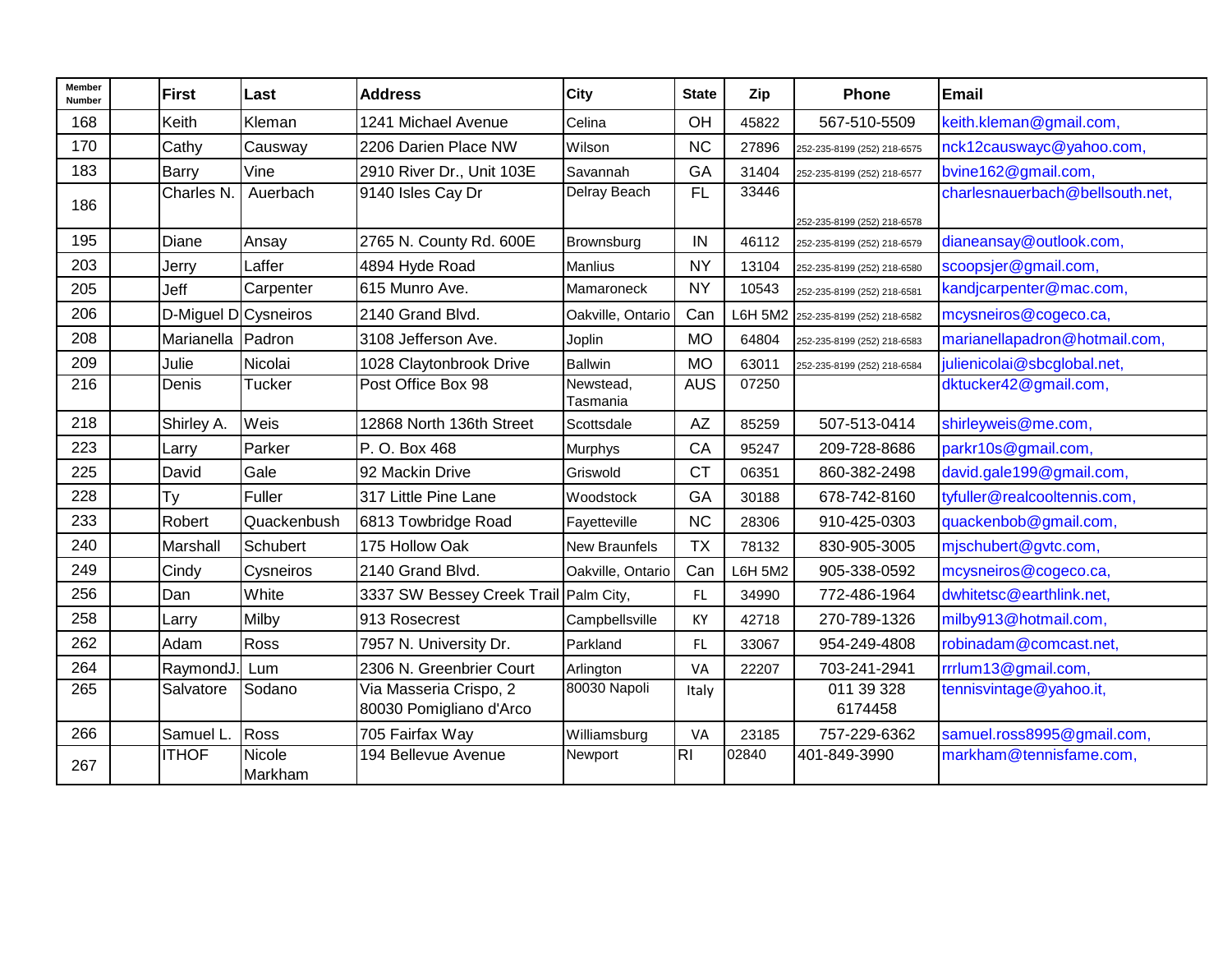| Member<br>Number |          | <b>First</b>     | Last            | <b>Address</b>                    | <b>City</b>                   | <b>State</b> | Zip    | Phone                        | <b>Email</b>                                                       |
|------------------|----------|------------------|-----------------|-----------------------------------|-------------------------------|--------------|--------|------------------------------|--------------------------------------------------------------------|
| 271              | $\Omega$ | Brian            | 54<br>Nester    | 3064 Barons Cove                  | Edgewood                      | KY           | 41017  | 513-520-9292                 | bpnester@fuse.net,                                                 |
| 274              |          | Michael          | Lynne           | 5011 Excelsior Blvd.              | St. Louis Park                | <b>MN</b>    | 55416  | 952-926-1520                 | shop@mltennis.com,                                                 |
| 276              |          | Larry            | Blankenberger   | 1516 Harmony Way                  | Evansville                    | IN           | 47720  | 512-468-6103                 | LJBINDY@Juno.com,                                                  |
| 277              |          | <b>Dottie</b>    | Eshleman        | 3 Farm Lane                       | Lititz                        | PA           | 17543  | (717) 626-4879               | kdlane@dejazzd.com,                                                |
| 287              |          | Kathryn          | Quackenbush     | 6813 Towbridge Road               | Fayetteville                  | <b>NC</b>    | 28306  | 910-425-0303                 | quackenbob@gmail.com,                                              |
| 294              |          | <b>Nick</b>      | Yancich         | 1283 Crows Foot Road              | Marriottsville                | <b>MD</b>    | 21104  | 443-546-6908                 | nicholasyancich@sunbeltrentals.com,nicholasy<br>ancich@hotmail.com |
| 295              |          | Kyle             | Hoffman         | 1223 Katherine Street             | Fairmont                      | <b>WV</b>    | 26554  | 304-612-4558                 | tenniskyle@yahoo.com,                                              |
| 296              |          | Bill             | 270<br>Kramer   | 1276 Prizer Road                  | Pottstown                     | PA           | 19465  | 484-798-1552                 | bk12766@msn.com,                                                   |
| 297              |          | Bill             | <b>DiPietro</b> | P. O. Box 573                     | <b>Gwynedd Valley</b>         | PA           | 19437  | 215-896-1473                 | billyd10s@yahoo.com,                                               |
| 301              |          | Jim              | Puhl            | E3183 Jennifer Lane               | Eau Claire                    | WI           | 54701  | 715-878-9667                 | rjpuhl@gmail.com,                                                  |
| 302              |          | Mary             | Spreitzer       | 240 25th Street Dr. SE            | Cedar Rapids                  | IA           | 52403  | 319-431-3810                 | smarye211@aol.com,                                                 |
| 303              |          | Tom              | Johnson         | Post Office Box 61223             | Dayton                        | OH           | 45406  | 937-277-6050                 | jthomasjohnson41@gmail.com                                         |
| 304              |          | <b>Birdie</b>    | Wespiser        | 806 Melissa Drive                 | Oxford                        | OH           | 45056  | 513-706-3579                 | birdant@aol.com,                                                   |
| 306              |          | Bal              | Moore           | 6131 Manchester Place             | <b>Naples</b>                 | FL           | 34110  | 239-287-8195                 | ntapros1@gmail.com,                                                |
| 307              |          | Alan             | Edelman         | 1408 Locust Avenue                | Towson                        | <b>MD</b>    | 21204  | 410-321-9760                 | asedelman1@gmail.com,                                              |
| 308              |          | Gabrial          | Norona          | 11900 NW 8th Street               | Plantation                    | FL.          | 33326  | 954-328-2283                 | gabe.norona@bentley.com,                                           |
| 309              |          | Quentin          | Seringe 136 285 | 68 allee des Carts Pringy         | Annecy                        | FRA          | 743700 | 33-677-67-1527               | quentin.seringe@hotmail.fr,                                        |
| 310              |          | <b>Richard W</b> | Blomgren        | 1533 33rd Street                  | Rock Island                   | IL           | 61201  | 309-786-7581                 | rwblomgren@gmail.com                                               |
| 311NN            |          | John             | Rosini<br>278   | 232 Herricks Rd                   | Mineola                       | <b>NY</b>    | 11501  | 516-551-7104<br>516-739 6996 | johnscollectible@gmail.com                                         |
| 312              |          | Melody           | <b>Braden</b>   | 77290 Calle Chihuahua             | LaQuinta                      | CA           | 92253  | 949-322-8922                 | melodybraden523@gmail.com,                                         |
| 313              |          | Randall          | Weiss           | 26 Fennbrook Road                 | West Hartford                 | <b>CT</b>    | 06119  | 860-930-1549                 | rsweiss1@att.net,                                                  |
| 314              |          | <b>Beatrice</b>  | Hunt            | 43 Exeter Street                  | <b>Forest Hills</b>           | <b>NY</b>    | 11375  | 917-280-2861                 | behunt55@gmail.com,                                                |
| 315              |          | Jacques A        | 246<br>Faulise  | 13 Loop Drive                     | North Kingstown               | RI           | 02852  | 401-999-7393                 | japfaulise@hotmail.com,                                            |
| 316              |          | Keith            | <b>Jenkins</b>  | PO Box 149 20 Bruce St<br>Macedon | Victoria 3440                 | <b>AUS</b>   | 3440   |                              | keithjenkinstennis@gmail.com                                       |
| $\overline{317}$ |          | Rodney           | Lack            | 100 Surrey Road North             | South Yarra,<br>Victoria 3141 | AUS          | 3141   | 03 9826 6653<br>0418362386   | rod@tacticalresponse.net.au,                                       |
| 318              |          | <b>JeClaude</b>  | Marty           | 43 Rue Carnot                     | 24300 Nontron                 | <b>FR</b>    |        | 055-356-0032                 | cotecourt1@orange.fr,                                              |
| 319              |          | Dwayne           | Howard          | PO Box 51086                      | Philadelphia                  | PA           | 19115  | 310-991-9882                 | drhdesign@mac.com                                                  |
| 320              |          | Andy             | Carter          | 408 Palm Valley Drive W           | Harlingen                     | <b>TX</b>    | 78552  | 956-241-1022                 | andycartertennis@aol.com,                                          |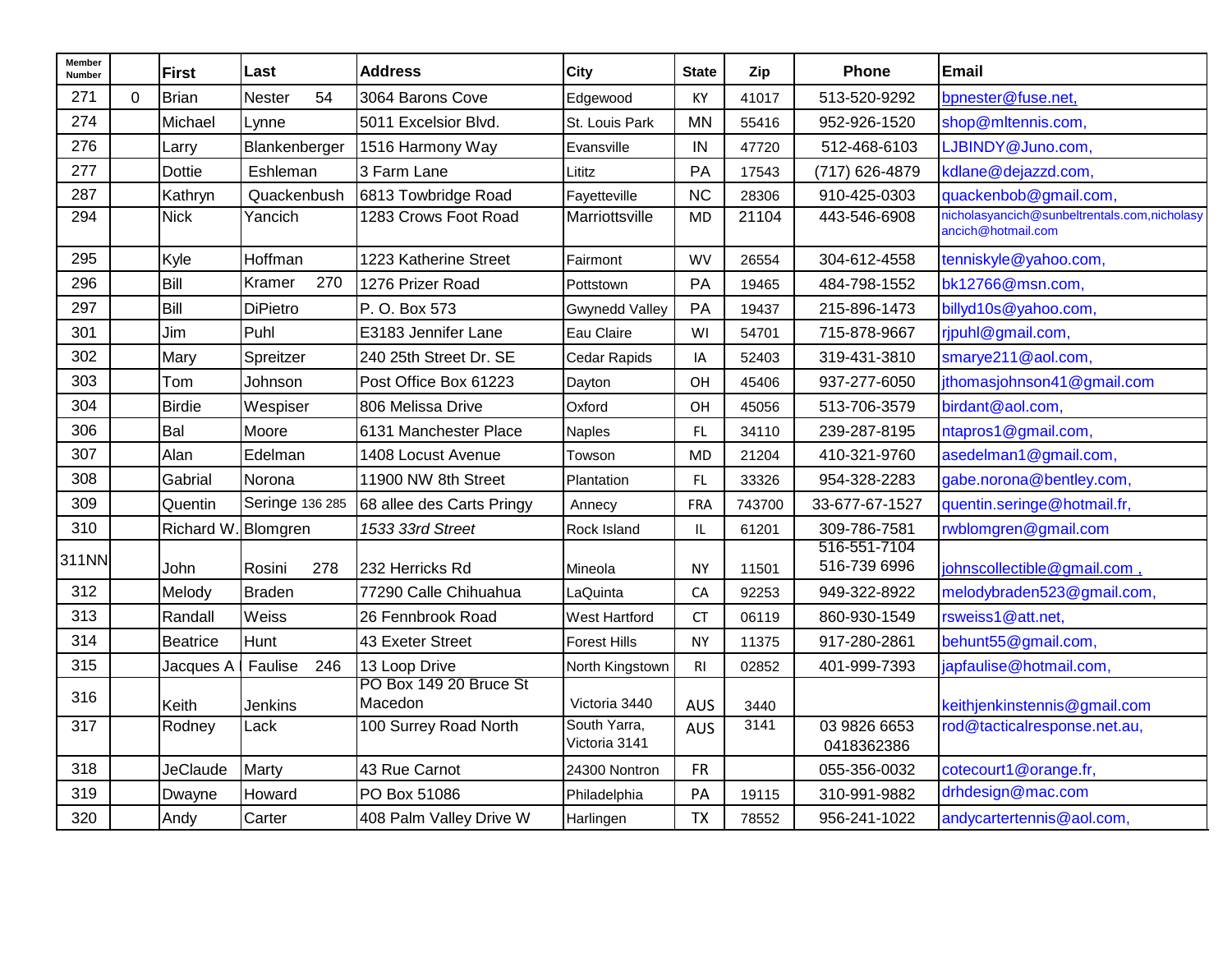| <b>Member</b><br>Number | <b>First</b> | Last                  | <b>Address</b>                                         | City                      | <b>State</b> | Zip    | Phone          | Email                            |
|-------------------------|--------------|-----------------------|--------------------------------------------------------|---------------------------|--------------|--------|----------------|----------------------------------|
| 321                     |              | Marge McGann          | 1288 Valley Forge Road<br>Suite 74                     | <b>Valley Forge</b>       | PA           | 19482  | 484) 362-8502  | mhmcgann@comcast.net,            |
|                         |              |                       | P.O. Box 987                                           |                           |              |        |                |                                  |
| 322                     | Roy          | Kitzer                | 4836 Sheffield Court                                   | Harrisburg                | PA           | 17112  | 717-652-3451   | radsafe@comcast.net,             |
| 323                     | Max          | Dubov                 | 55 Oceana Drive, E, Apt. 5B                            | Brooklyn                  | <b>NY</b>    | 11235  | 646-734-7830   | maxdubov777@gmail.com,           |
| 324                     | Don          | Reisse                | 1240 Heather Hill Crescent                             | Flossmoor                 | IL.          | 60422  | 312-810-0465   | sinnetman1@hotmail.com,          |
| 325                     | Alan         | Schwartz              | 3611 Noth Kedzie Ave.                                  | Chicago                   | IL.          | 60618  | 847-432-6814   | ags@midtown.com,                 |
| 326                     | Joe          | Dallas                | 104 Parklane Drive                                     | Paducah                   | KY           | 42003  | 270-519-4813   | jnjdallas@gmail.com,             |
| 327NN                   | Ron          | Hallberg<br>17        | 308 Ramblewood Dr                                      | Chatham                   | IL           | 62629  | 217-483-2178   | ronhallberg@gmail.com,           |
| 330 NN                  | <b>Rick</b>  | Landry<br>245         | c/o Th National Croquet Center<br>700 Florida Mango Rd | <b>West Palm</b><br>Beach | FL.          | 33406  |                | landrytennis@aol.com,            |
| 331                     | <b>Bob</b>   | <b>Basche</b>         | 54 B Blackhawk Ln                                      | Stratford                 | <b>CT</b>    | 06614  | 203-858-5083   | bob.basche66@gmail.com,          |
| 332NN                   | Lazar        | <b>Drinic</b><br>18   | 4218 Lackwood Ave                                      | Las Vegas                 | <b>NV</b>    | 89103  | 702-310-8397   | lazarusfitnessno1@gmail.com,     |
| 333 NN                  | Julie        | 107<br><b>Bullock</b> | 3612 Bellview St                                       | <b>Moss Point</b>         | <b>MS</b>    | 39563  | 228-623-6640   | rebeljulie@aol.com,              |
| 334                     | John         | Lippman               | <b>Box 124</b>                                         | Camden                    | <b>ME</b>    | 04843  | 207-236-0710   |                                  |
| 335                     | Bob          | Dienstbach            | 17 Chippenham Lane                                     | Chesterfield              | <b>MO</b>    | 63005  | 636-489-9999   | bdienst@earthlink.net,           |
| 336                     | Chuck        | <b>Bruce III</b>      | 2229 Cherokee Pkwy Apt E                               | Louisville                | Ky           | 20204  | 502-931-1063   | chubru@msn.com,                  |
| 337                     | Ronald       | Prentki               | 32 Easton Rd                                           | Westport                  | <b>CT</b>    | 06880  | 203-227-5770   | rprentki@aol.com,                |
| 338NN                   | Edward       | Rippey<br>292         | 2936 Albemarle St NW                                   | Washington                | DC           | 02008  | 202-232-2829   | edwardrippey@yahoo.com           |
| 339                     | Jamie        | Greenberg             | 70 Summit Ave                                          | Albany                    | <b>NY</b>    | 12209  | 518-265-9102   | jamie10650@gmail.com,            |
| 340                     | Peter A.     | Maresco, Ph D         | 200 Carolina Ave. Unit 403                             | <b>Winter Park</b>        | FL.          | 32789  | 203-895-6114   | Maresco48@gmail.com,             |
| 341                     | Mark         | Kuhn                  | 2667 240 St                                            | <b>Charles City</b>       | IA           | 50616  | 641-330-4910   | visit@alliowalawntennisclub.com, |
| 342NN                   | Steve        | 148<br>Luck           | Overdale Cox Hill Cocks                                | Perranporth               | UK           | TR60AT | (786) 044-6209 | steve@stevelucktennis.com,       |
| 343                     | Myra         | <b>Bowie</b>          |                                                        |                           |              |        |                | sbccpro@aol.com,                 |
| 344                     | Kemp         | Pace                  | 13844 Elmore Rd                                        | Longmont                  | CO           | 80504  | 303-776-1485   | pacewk@gmail.com,                |
| 345                     | Bob          | D'Amato               | 5 Shady Tree Ln                                        | Poughkepsie               | <b>NY</b>    | 12603  | 845-489-5183   | FITCH4160@aol.com,               |
| 346                     | Chris        | Klein                 | 480 S. Commons Ct                                      | Deerfield                 | IL.          | 60015  | 847-343-9614   | cklein_2006@yahoo.com,           |
| 347nn                   | Jay          | Snyder<br>210         | 6297 Farmers Ln                                        | Harrisburg                | PA           | 17111  | C 717-752-0525 | jaysjaunt@aol.com,               |
| 348NN                   | Gary         | Bodenmiller 9         | 50 Lochmoor Blvd,                                      | <b>Grosse Pointe</b>      | MI           | 48236  | 313-574-2139   | etctennis@aol.com,               |
| 349                     | Rita         | Rosini                | 232 Herricks Rd                                        | Mineola                   | <b>NY</b>    | 11501  | 914-513-7178   | ritabotin@hotmail.com,           |
| 350                     | Ben          | Salomon               | 1000 Brown Ave.                                        | Cookeville                | TN           | 38501  | 704-917-8936   | bensalomon79@hotmail.com,        |
| 351                     | Joe          | Hunt                  | 3612 NW 65thCt.                                        | Seatle                    | <b>WA</b>    | 89117  | 206-339-7367   | joehuntlaw@qwestoffice.net       |
| 352                     | John         | Gallagher             | 167 Rangeley Rd                                        | <b>Chestnut Hill</b>      | MA           | 02467  |                | northcentral2009@gmail.com       |
| 353                     | Dylan        | Dunavan               | 708 Scoville                                           | Oak Park                  | IL           | 60304  | 708-431-9045   | Dyvan@aol.com                    |